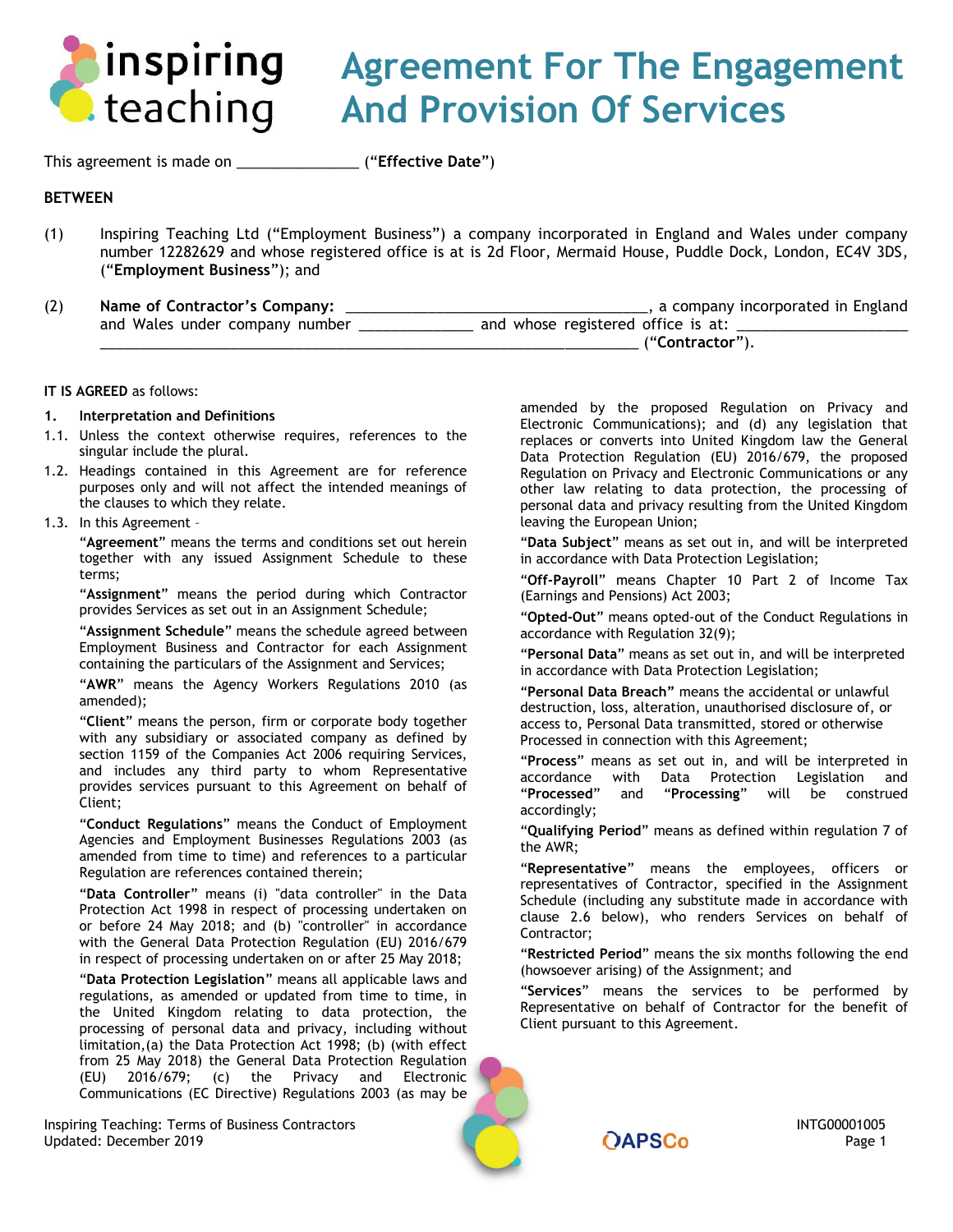# **2. The Services**

- 2.1. Following a request from Client, Employment Business has requested Contractor and Contractor has agreed with Employment Business to provide Services to Client as detailed within an Assignment Schedule, on the terms and conditions of this Agreement.
- 2.2. Contractor shall procure that Services shall be undertaken by Representative.
- 2.3. Employment Business and Contractor shall agree an Assignment Schedule (or confirm their agreement in an Assignment Schedule) specifying Client, the fee payable by Employment Business, Representative, Services, such expenses as may be agreed, any notice period and any other relevant information.
- 2.4. Save as otherwise stated in this Agreement, Contractor and Representative will be entitled to supply its/their services to any third party during the term of this Agreement provided that this in no way compromises or is not to the detriment of the supply of Services, and provided there is no conflict of interest.
- <span id="page-1-1"></span>2.5. Contractor shall not, and shall procure that Representative shall not, whether directly or indirectly through any company, partnership or person, solicit nor enter into any contract with Client or with any third party introduced to Contractor or Representative by Client with whom Representative had material contact with during the Assignment, to provide any services of the same or a similar nature as Services during the Assignment or during the Restricted Period without Employment Business's prior written consent, such consent may be withheld at Employment Business's absolute discretion or granted subject to any conditions Employment Business may wish to impose.
- <span id="page-1-0"></span>2.6. Contractor may substitute the named Representative in the Assignment Schedule provided that -
	- 2.6.1. Services remain as detailed in the Assignment Schedule;
	- 2.6.2. Employment Business and/or Client is reasonably satisfied that the proposed substitute possesses all qualifications, experience, skills, resources and authorisations needed by Client or required by law to fulfil Services;
	- 2.6.3. the proposed substitute passes all relevant security checks;
	- 2.6.4. no delay or reduction in quality shall occur due to the lack of technical or Client specific knowledge held by the substitute; and
	- 2.6.5. if requested by Employment Business, Contractor provides, without charge, an effective handover to the proposed substitute to the reasonable satisfaction of Client.
- 2.7. Clause [2.5](#page-1-1) shall not apply where Contractor and Representative have not Opted-Out and the Conduct Regulations apply to the Assignment.
- 2.8. Where the AWR applies to the Assignment and upon request from Contractor, Employment Business will request from Client information about the working and employment conditions that are applicable to, Client's employees and workers, and where relevant, are applicable to workers and/or employees who undertake the same or broadly similar work as that of Representative during the Assignment. Upon receipt from Client of such information,

Inspiring Teaching: Terms for Contractors **Inspiring Teaching: Terms** for Contractors **INTG00001005** Updated: September 2020

Employment Business will provide this information to Contractor.

2.9. Where Client is a United Kingdom public authority, Contractor acknowledges and accepts that the Assignment is in the scope of Off-Payroll and that where Off-Payroll applies, Employment Business has a statutory duty to make deductions in accordance with Off-Payroll to payments made by Employment Business to Contractor.

# **3. The Contract**

- 3.1. This Agreement constitutes the entire agreement between Employment Business and Contractor, and it supersedes all previous agreements between the parties in relation to the subject matter hereof and governs all Assignments undertaken by Contractor. Contractor warrants that, in agreeing to enter into this Agreement, it has not relied on any statement or representations made by Employment Business or by Client.
- 3.2. No variation or alteration to this Agreement will be valid unless the details of such variation are agreed between Employment Business and Contractor and set out in writing and signed by both parties save Employment Business may vary the Off-Payroll status and accordingly vary Contractor fee during Assignment to fulfil its statutory duty.
- 3.3. Contractor agrees it has accepted the terms of this Agreement if it performs any Services for Client or submits a timesheet to Employment Business in relation to performing Services for Client.
- <span id="page-1-3"></span>3.4. Without prejudice to any rights accrued prior to termination, the obligations within clauses [1,](#page-0-0) [2.5,](#page-1-1) [5.7,](#page-2-0) [5.10,](#page-3-0) [5.11,](#page-3-1) [6.4,](#page-3-2) [9.2,](#page-4-0) [9.3,](#page-5-0) [10,](#page-5-1) [11,](#page-5-2) [12.3,](#page-6-0) [13,](#page-6-1) [14.1,](#page-6-2) [14.3,](#page-7-0) [14.4,](#page-7-1) [15,](#page-7-2) [16](#page-7-3) and [17](#page-8-0) will remain in force beyond the cessation or other termination (howsoever arising) of this Agreement.

# <span id="page-1-2"></span>**4. Undertakings of Contractor**

- 4.1. Contractor warrants to Employment Business that by entering into and performing its obligations under this Agreement it will not thereby be in breach of any obligation that it owes to any third party. Contractor further warrants to Employment Business that Representative, by performing Services on behalf of Contractor, will not thereby be in breach of any obligation that it owes to any third party.
- 4.2. Contractor warrants that Representative has the necessary skills, experience, training, qualifications and any other authorisation which Client considers are necessary, or which are required by law or by any professional body to provide Services for the period of the Assignment. Contractor shall, on request, provide proof of compliance with this clause.
- 4.3. Contractor warrants and represents that all statements, whether oral or written, made by it and/or any Representative and documentation it provides, in relation to its construction, operations, the performance of Services in the course of the Assignment and relating to Representative's experience, training, qualifications and any relevant or necessary authorisation, are true and accurate and will be kept up to date.
- 4.4. Contractor warrants that Services shall be performed with a high degree of professional skill and care.
- 4.5. Contractor shall procure that Representative works such hours as are necessary to perform Services and that Representative shall not unreasonably fail to provide Services during hours required by Client for the convenience of Client and for the proper performance of Services. Where minimum hours are specified in the Assignment Schedule,

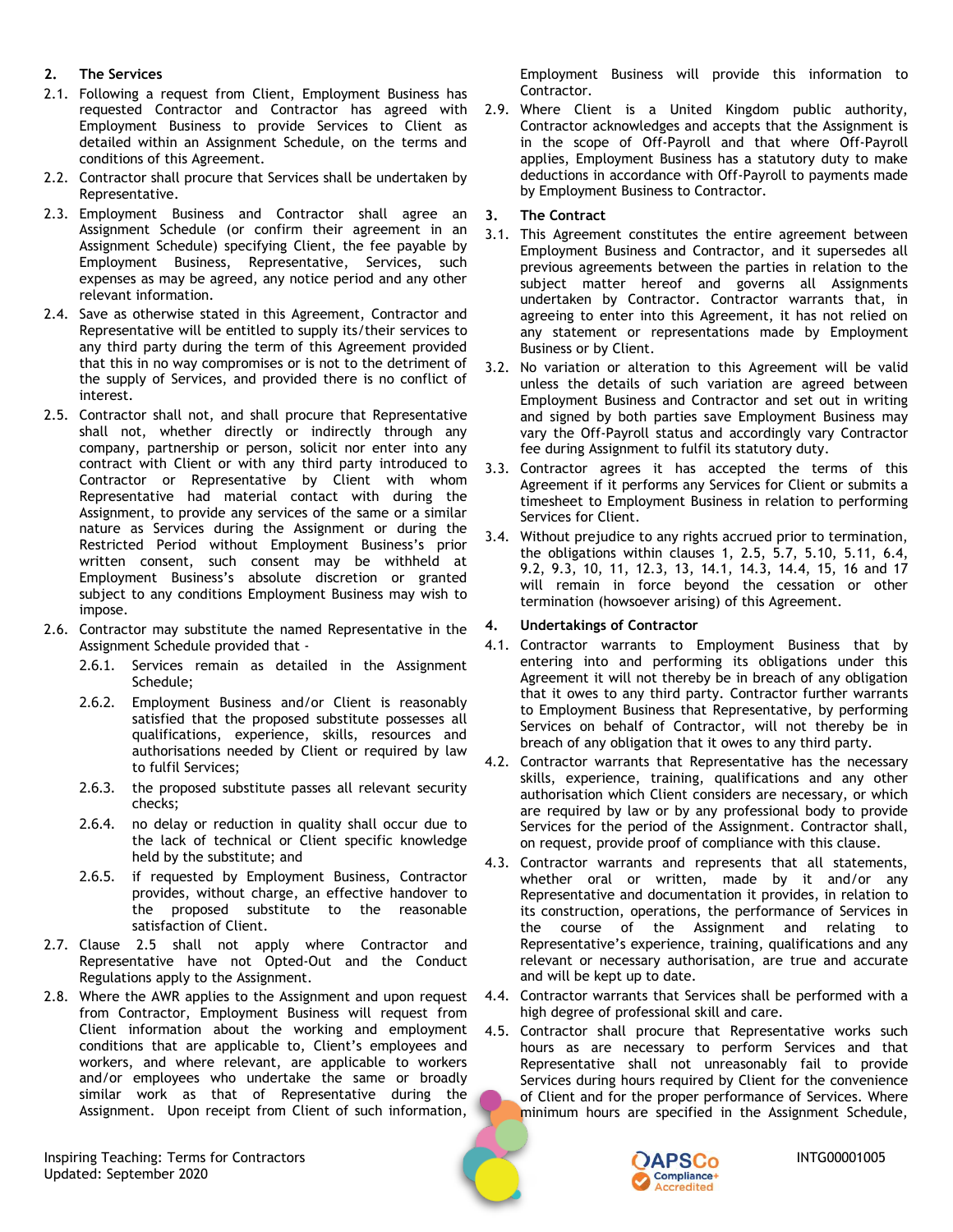Contractor warrants that it shall ensure that Representative shall work for such minimum hours.

- 4.6. Contractor warrants that Representative shall follow all applicable rules and procedures of Client relevant to independent contractors and the delivery of Services and shall act in a professional manner at all times when at the premises at which Services are to be performed.
- 4.7. Contractor warrants that it and Representative shall, in relation to Services, adhere to all applicable laws, statutes and regulations as enacted from time to time.
- 4.8. Contractor warrants that pre-employment checks have been carried out in relation to each Representative and that each Representative has valid and subsisting leave to live, work and to remain lawfully in the UK for the duration of the Assignment.
- 4.9. Contractor warrants that
	- 4.9.1. it is not a Managed Service Company as defined in the Income Tax (Earnings and Pensions) Act 2003 (as amended);
	- 4.9.2. it is a company registered within the United Kingdom; and
	- 4.9.3. Representative owns five percent or more of Contractor and/or is an employee of Contractor;
- 4.10. Contractor warrants that it will ensure the relevant provisions of this Agreement are included within the contract between Contractor and Representative and shall ensure that Representative is fully aware of their obligations in connection with this Agreement.
- 4.11. Contractor warrants that it shall procure that, where Representative is eligible in relation to the Assignment hereunder, Representative is enrolled (or given the opportunity so to do) in a pension scheme in accordance with The Occupational and Personal Pension Schemes (Automatic Enrolment) Regulations 2014 and Contractor hereby agrees that it will indemnify and hold harmless Employment Business and/or Client from any demands made against them in connection with this clause.
- 4.12. Subject to clause [7.2,](#page-3-3) Contractor shall be wholly responsible for the correct payment of any PAYE Income Tax and National Insurance Contributions and any other taxes and deductions payable in respect of Representative and Contractor warrants that it shall procure the correct payment of such in accordance with relevant legislation.
- 4.13. Contractor will, on request, provide proof of compliance with this clause [4](#page-1-2) as may be required by Employment Business from time to time.

# **5. Obligations of Contractor**

- 5.1. Contractor will, and shall procure Representative will
	- 5.1.1. not engage in any conduct detrimental to the interests of Employment Business or Client which includes any conduct that may bring Employment Business or Client into disrepute and which may result in the loss of custom or business;
	- 5.1.2. comply with any statutory or other reasonable rules or obligations including but not limited to those relating to health and safety, site security and IT usage and security during the Assignment to the extent that they are applicable while performing Services and to take all reasonable steps to safeguard its own safety, the safety of Representative and the safety of any other person

Inspiring Teaching: Terms for Contractors **Inspiring Teaching: Terms** for Contractors **INTG00001005** Updated: September 2020

who may be affected by its actions during the Assignment;

- 5.1.3. furnish Client and/or Employment Business with any progress reports as may be requested from time to time;
- 5.1.4. notify Employment Business forthwith in writing if Contractor should become insolvent, dissolved or subject to a winding up petition or Representative becomes bankrupt;
- 5.1.5. where required, provide and insure at its own cost any such necessary equipment as is reasonable for the performance of Services and ensure that any computer equipment and associated software which it provides for the purpose of providing Services contains up-to-date anti-virus protection; and
- 5.1.6. not at any time to make any copy, abstract, summary or précis of the whole or any part of any document or other material belonging to Client except when required to do so in the course of its duties under the Assignment in which event any such item shall belong to Client or Employment Business as appropriate.
- 5.2. Contractor will procure that Representative shall obtain the signature/electronic approval of an authorised representative of Client on a timesheet in a format provided by Employment Business and submit timesheets to Employment Business, in accordance with Employment Business's procedure, and no later than within 1 month of the period to which they relate or as otherwise directed in writing by Employment Business.
- 5.3. Contractor warrants and represents that the hours Representative records on the timesheet are true and accurate.
- 5.4. If Contractor/Representative is unable or unwilling for any reason to undertake Services during the course of an Assignment Contractor/Representative should inform Employment Business as soon as possible.
- 5.5. Contractor will have reasonable autonomy in relation to determining the method of performance of Services but in doing so it shall co-operate with Client and comply with all Client's reasonable and lawful requirements in order to ensure successful delivery of Services.
- 5.6. Contractor acknowledges, and shall procure that Representative acknowledges, that failure to deliver and obtain Client signature/electronic approval of timesheets and in accordance with Employment Business's procedure regarding such may delay payment.
- <span id="page-2-0"></span>5.7. Contractor will, and shall procure that Representative will, at the end of the Assignment or on demand, at its own expense, return to Employment Business or to Client (as directed) all property of Client including, but not limited to, all equipment, documents (including copies) and other such materials, security passes, electronic storage devices and keys.
- 5.8. Nothing in this Agreement should be construed to render any Representative an employee or a worker of either Employment Business or Client. Contractor shall ensure that Representative does not hold himself/herself out as an employee or a worker or an agent of either Employment Business or of Client.
- 5.9. Neither Employment Business nor Client shall be required or obliged to bear the cost of any training that Representative may require in order to perform Services.

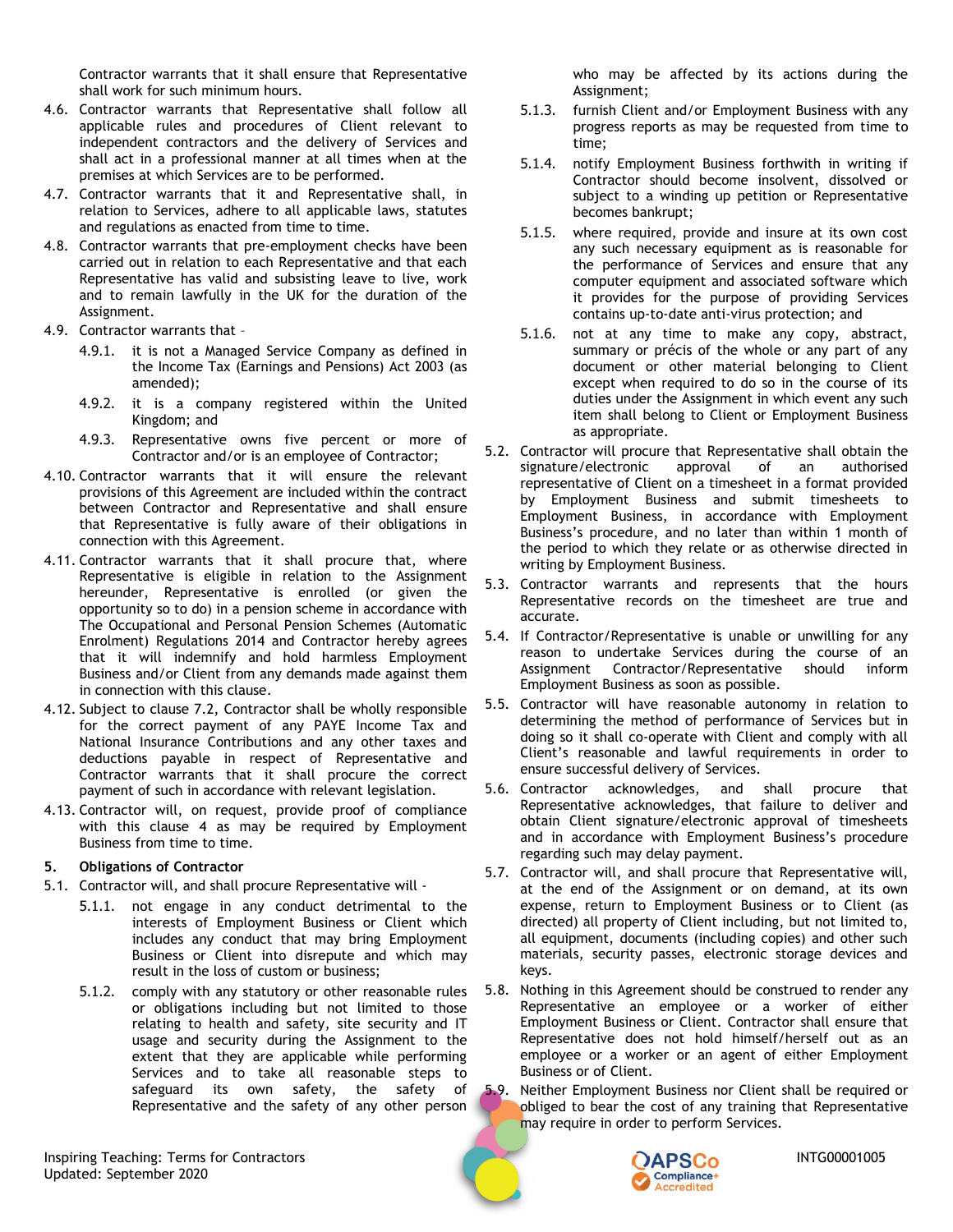- <span id="page-3-0"></span>5.10. Contractor agrees to promptly, upon request, provide 7.2. Where Off-Payroll applies to Assignment and where required evidence relating to the construction and operations of Contractor's company and details of Representative's status/engagement in order to assist Employment Business to comply with its contractual and legal obligations.
- <span id="page-3-1"></span>5.11. Contractor agrees, and shall procure that Representative agrees, to promptly provide to Employment Business any information requested by Employment Business that may be required to satisfy statutory legislation and reporting requirements relating thereto.
- 5.12. Save where agreed in writing by Employment Business, Contractor agrees not to sub-contract or assign to any third party any of Services which it is has agreed to perform under an Assignment in accordance with this Agreement.

# <span id="page-3-7"></span>**6. Invoicing**

- <span id="page-3-4"></span>6.1. Contractor shall invoice Employment Business the amount due from Employment Business to Contractor in respect of Services at the rate set out in the Assignment Schedule. Invoices must be received by Employment Business no later than three months following the period to which it relates (or as otherwise directed by Employment Business). Contractor's invoice must display Contractor's name, name of Representative, company registration number and, where applicable, the VAT number and any VAT due on the invoice or in a format as otherwise stated by Employment Business.
- <span id="page-3-5"></span>6.2. Employment Business shall not pay any fees to Contractor (a) unless an invoice has been properly submitted by Contractor in accordance with clause [6.1 above](#page-3-4) and (b) unless and until Client has authorised or signed the relevant time recording process and (c) the hours claimed are true and accurate.
- 6.3. Unless otherwise stated in the Assignment Schedule, Contractors will not be entitled to claim any expenses from Employment Business or Client. Where applicable, Contractor will invoice Employment Business for business expenses agreed in writing by Employment Business. Contractor will, on request, provide receipts in relation to invoiced expenses and Employment Business may withhold payment of expenses subject to receiving such receipts. VAT on expenses must be shown separately.
- <span id="page-3-2"></span>6.4. Without prejudice to Employment Business's rights and remedies under this Agreement or in law, whenever a sum of money is recoverable from or payable by Contractor -
	- 6.4.1. in relation to an overpayment;
	- 6.4.2. for any sum that Contractor is liable to pay to Employment Business in respect of any breach of this Agreement; or
	- 6.4.3. from any indemnity given in this Agreement,

Employment Business may deduct that sum from any sum then due or which at any later time becomes due to Contractor under this Agreement.

6.5. Clause [6.2\(](#page-3-5)b) will not apply if Contractor and Representative have not Opted-Out and the Conduct Regulations apply to the Assignment.

# <span id="page-3-8"></span>**7. Charges/Fees**

7.1. Subject to clause [7.3](#page-3-6) and [7.2](#page-3-3) and to the receipt of Contractor's invoice in accordance with clause [6,](#page-3-7) Employment Business shall pay Contractor for Services in accordance with the fees specified in the Assignment Schedule, plus any applicable VAT.

- <span id="page-3-3"></span>in accordance with Off-Payroll, Contractor acknowledges and agrees that Employment Business shall deduct sums in respect of PAYE Income Tax and National Insurance Contributions Employment Business calculated in accordance with Off-Payroll prior to payment of Contractor's invoice. Employment Business shall remit such sums deducted under this clause [7.2](#page-3-3) and Employer's NICs to HM Revenue and Customs to comply with its statutory duty. Employment Business will provide a statement to Contractor setting out such deductions. Save where and to the extent required by law, Contractor is and will continue to be wholly responsible for the correct payment of all taxes and statutory deductions.
- <span id="page-3-6"></span>7.3. Payments will be made to Contractor within 30 days of receipt of a valid invoice or as otherwise specified in the Assignment Schedule.
- 7.4. If Contractor or Representative is unable or unwilling for any reason to provide Services in the course of the Assignment then no fee will be payable by Employment Business to Contractor during any period that Services are not provided.
- 7.5. If Employment Business has reason to believe that Client may not pay Employment Business its invoices (or parts of them) in relation to Representative, Contractor agrees, and shall procure Representative agrees, to provide Employment Business with any reasonably requested information, explanations and/or written statements relating to the Assignment/Services and with any reasonable assistance necessary to help Employment Business obtain such payment from Client.
- 7.6. Where the Conduct Regulations apply to the Assignment, Employment Business shall comply with Regulation 12 of Conduct Regulations in respect of work done by Representative during Assignment.
- 7.7. Where the AWR applies and following the Qualifying Period, Employment Business will use reasonable endeavours to obtain agreement from Client to increase and/or adjust, where applicable in accordance with the AWR, the fees paid by Client to Employment Business for Services of Representative. Upon such agreement and subject always to clause [7,](#page-3-8) any such adjustment to Representatives fees will be set out and issued within a revised Assignment Schedule under this Agreement.
- 7.8. For the avoidance of doubt and subject to any agreement by the parties to the contrary, Contractor will not be entitled to receive payment from Employment Business or from Client for time not spent on Assignment whether in respect of holidays, illness or absence or for any other reason.

# <span id="page-3-9"></span>**8. Term of the Agreement**

- 8.1. Without prejudice to clause [3.4,](#page-1-3) this Agreement will commence on the Start of Assignment date as set out in the Assignment Schedule or the Effective Date (which ever date is earliest) and will continue until -
	- 8.1.1. the End of Assignment date as set out in the Assignment Schedule, or
	- 8.1.2. terminated in accordance with any of the clauses [8.2,](#page-4-1) [8.3,](#page-4-2) [8.4](#page-4-3) or [8.5.](#page-4-4)





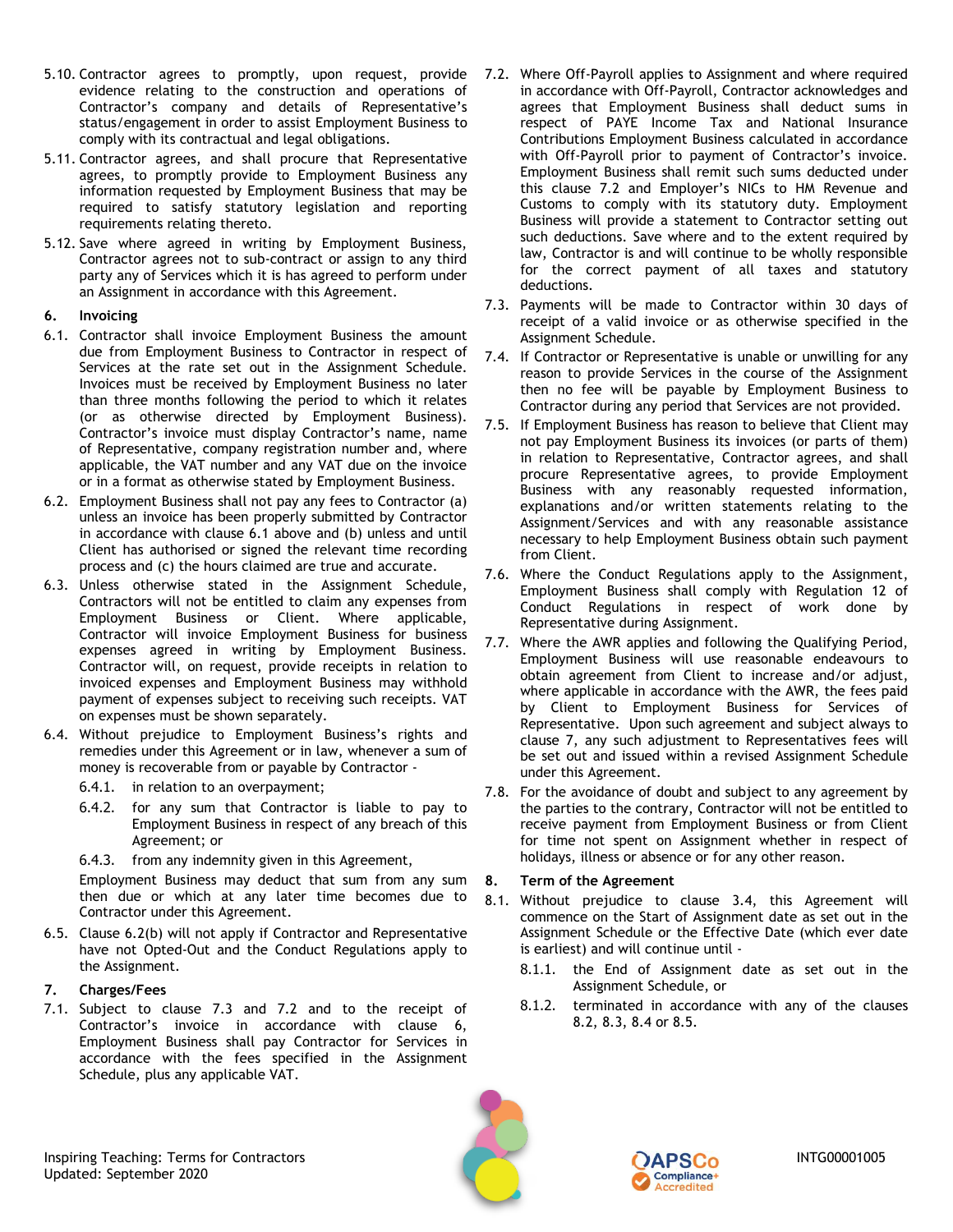- <span id="page-4-1"></span>8.2. Without prejudice to clauses [3.4,](#page-1-3) [8.4,](#page-4-3) [8.5](#page-4-4) and [8.3,](#page-4-2) either party may terminate this Agreement without cause by giving in writing the notice period stated within the Assignment Schedule. Where an Assignment Schedule does not provide Contractor with a right to give notice to end the Assignment early, Contractor may request Employment Business to end the Assignment early, in which case Employment Business may, at its sole discretion, use reasonable endeavours to agree early termination of the Assignment with Client.
- <span id="page-4-2"></span>8.3. Notwithstanding clause [8.2 above](#page-4-1) and without prejudice to clause [3.4,](#page-1-3) Employment Business may without liability end this Agreement and/or any specific Assignment and instruct Contractor to procure that Representative ceases work on the Assignment immediately or on short notice at any time, where -
	- 8.3.1. Contractor and/or Representative has committed any serious or persistent breach of any of its obligations or undertakings under this Agreement;
	- 8.3.2. Client believes Contractor and/or Representative is incompetent or has been negligent in the performance of Services;
	- 8.3.3. Client reasonably believes that Contractor and/or Representative has not observed any condition of confidentiality applicable to Contractor and/or to Representative from time to time;
	- 8.3.4. for any reason Contractor and/or Representative is considered unsatisfactory by Client;
	- 8.3.5. Employment Business receives any information regarding the unsuitability of Contractor or Representative to provide Services in the course of the Assignment;
	- 8.3.6. Contractor becomes insolvent, goes into administration, is dissolved or is subject to a winding up petition or Contractor is suffering severe financial distress in the reasonable opinion of Employment Business;
	- 8.3.7. any member of Contractor's staff or any Representative is guilty of any fraud, dishonesty or serious misconduct;
	- 8.3.8. performance of Services in the course of the Assignment is prevented by the incapacity of Representative and Contractor is unable to provide a replacement in accordance with clause [2.6](#page-1-0) for the duration of such incapacity;
	- 8.3.9. Representative informs Employment Business that he/she no longer wishes to be supplied by Contractor;
	- 8.3.10. Client reasonably believes that Contractor and/or Representative has damaged or is damaging the reputation of Client;
	- 8.3.11. whereupon an event of force majeure or any other incapacity of Contractor/Representative affects the delivery of Services; or
	- 8.3.12. Employment Business has reason to believe Client may not be able to pay any or all of Employment Business's invoices.

For the avoidance of doubt, termination pursuant to this clause [8.3](#page-4-2) will take precedence over termination pursuant to clause [8.2](#page-4-1) above and over any notice periods set out in the applicable Assignment Schedule.

- <span id="page-4-3"></span>8.4. Notwithstanding clause 8.2 [above](#page-4-1) and without prejudice to clause [3.4,](#page-1-3) Contractor acknowledges that the continuation of the Assignment is subject to and conditioned by the continuation of the contract entered into between Employment Business and Client. In the event that the contract between Employment Business and Client is terminated for any reason then the Assignment will cease with immediate effect and without liability to Employment Business.
- <span id="page-4-4"></span>8.5. Notwithstanding clause [8.2 above](#page-4-1) and without prejudice to clause [3.4,](#page-1-3) where Employment Business receives notice from Client to terminate the Assignment or not to proceed with the Assignment, Employment Business may, with immediate effect and without liability, terminate this Agreement and any Assignment hereunder.
- <span id="page-4-7"></span>8.6. Contractor agrees that Employment Business may notify Contractor and/or Representative verbally of termination of Assignment/Agreement where, in the reasonable opinion of Employment Business, the situation merits such including (without limitation) where such termination is required to be with immediate effect.
- 8.7. Contractor acknowledges and agrees that Employment Business is not obliged to provide any reason or further explanation to Contractor or to Representative in connection with termination under clause [8,](#page-3-9) whether or not such a reason is provided by Client to Employment Business. Furthermore, in the event a reason is provided whether by Client or by Employment Business, Employment Business is not liable to Contractor or to Representative in relation to the content of such reason.
- <span id="page-4-5"></span>8.8. Failure by Contractor to give notice of termination as required in accordance with this Agreement will constitute a material breach of contract and Contractor agrees to indemnify and hold harmless Employment Business from any and all losses in connection with its breach of this clause [8.8.](#page-4-5)

# <span id="page-4-6"></span>**9. Intellectual Property**

- 9.1. Contractor does, and shall procure that Representative does, hereby assign to Client (or to Employment Business for onward transfer to Client where directed so to do by Employment Business) all present and future copyright, title and interest of whatever nature (including but not limited to copyright and patent application rights), topography rights, design rights, trademarks, rights in databases, sui generis rights, trade secrets (whether registered or unregistered) and other confidential information, know-how and all other intellectual property rights of a similar nature in any part of the world and all other intellectual property rights in original work and all applications and rights to apply for the protection of any of the foregoing, produced, prepared or provided by Representative, in whatever media, in relation to or arising from the performance of the Assignment prepared for Client or produced by any Representative in connection with an Assignment under this Agreement, and that the aforementioned rights shall vest in and remain the property of Client throughout the world free from any interest of Contractor, Representative or any third party or parties.
- <span id="page-4-0"></span>9.2. Contractor will do anything, and shall procure that Representative will do anything, that Client may reasonably require in order effectively to vest such rights in Client (or to Employment Business for onward transfer to Client where directed so to do by Employment Business) or such third party as Client specifies or to evidence the same (whether before or after the termination of this Agreement).



Inspiring Teaching: Terms for Contractors **International Contractors** INTG00001005 Updated: September 2020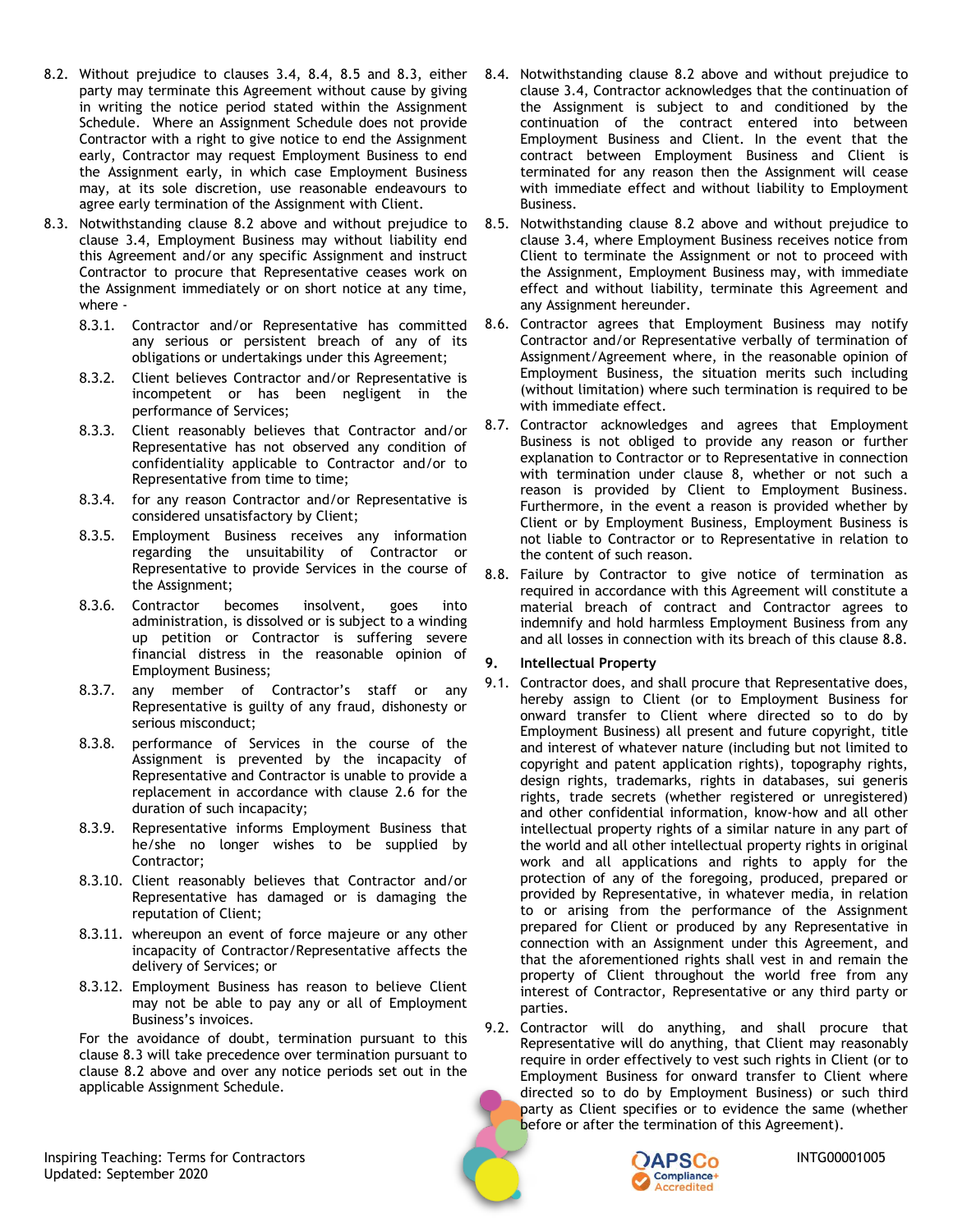- <span id="page-5-0"></span>9.3. Contractor acknowledges and agrees, and shall procure that Representative acknowledges and agrees, that Client retains ownership of all intellectual property rights of whatever nature and, if registrable, whether registered or not, in the documents or other material and data and other information provided to or provided by Representative in relation to an Assignment. For the avoidance of doubt, Client will not be deemed to have granted Contractor or Representative any licence to use the documents or other material and data or other information other than solely for the purposes of the relevant Assignment.
- 9.4. Contractor will, and shall procure that Representative will, promptly disclose to Client and to Employment Business any idea, method, invention, discover, design, concept or other work made or created by Representative in relation to Services provided during the Assignment.
- 9.5. Contractor warrants that Services provided are not in breach of the intellectual property rights of any third party.
- 9.6. Contractor will indemnify and hold harmless Client and Employment Business from (without limitation) any and all actions, claims, proceedings, settlements, legal fees, costs, expenses, damages, demands, losses and liabilities whatsoever and however incurred resulting or arising out of any claim by any third party that the use or possession of work performed or delivered by Contractor or by Representative in connection with this Agreement infringes the intellectual property rights of that third party.
- 9.7. Contractor hereby, and will procure that Representative does, irrevocably and unconditionally waive in favour of Client any and all moral rights conferred on it and/or Representative by statute for any intellectual property, design or copyright work in which rights are (or should be) vested in Client pursuant to this clause [9](#page-4-6). Contractor hereby warrants that it has obtained the same undertaking from Representative.

# <span id="page-5-1"></span>**10. Confidentiality and Data Protection**

- <span id="page-5-3"></span>10.1. Without prejudice to every other duty not to disclose any and all information given to Contractor or to Representative or gained in confidence in connection with this Agreement (including, without limitation, information provided by or pertaining to Employment Business) Contractor shall not, and shall procure that Representative shall not, at any time whether during or after the Assignment, disclose to any person or make use of any of the trade secrets, confidential or sensitive (including commercially sensitive) information of Client, of Client's customers and of Employment Business, save where required by law. For the purposes of this clause, confidential or sensitive information is confidential if it is labelled confidential or labelled sensitive, if the disclosing party expressly states (whether in writing or otherwise) to Contractor and/or to Representative that the information is confidential or if Contractor and/or Representative ought to have known that the information may be confidential or sensitive.
- 10.2. Contractor shall, and shall procure that Representative shall, both during and after the Assignment, keep confidential from any third party and from Client the rates paid to Contractor by Employment Business.
- 10.3. Contractor agrees that if Employment Business and/or Client suffer disclosure of their confidential information through breach of clause [10.1,](#page-5-3) Employment Business or Client (as the case may be) shall be entitled, in addition to any and all other remedies, to temporary and injunctive relief.
- <span id="page-5-2"></span>**11. Data Protection**
- <span id="page-5-4"></span>11.1. The parties hereto
	- 11.1.1. acknowledge this clause is in addition to, and does not relieve, remove or replace, a party's obligations under the Data Protection Legislation;
	- 11.1.2. acknowledge that for the purposes of the Data Protection Legislation, Employment Business is a Data Controller and the Contractor is a Data Controller but they are not Joint Controllers (as defined in the Data Protection Legislation) unless a specific agreement is made to that effect between the parties;
	- 11.1.3. agree that the Representative is not Client's Data Processor (as defined within Data Protection Legislation) save where agreed otherwise within an Assignment Schedule and subject to additional terms and conditions;
	- 11.1.4. warrant to each other that any Personal Data relating to a Data Subject, whether provided by Client, by Employment Business, by Contractor or by Representative, will be used, Processed and recorded by the receiving party in accordance with Data Protection Legislation and for the purposes of fulfilling this Agreement;
	- 11.1.5. shall ensure that all personnel who have access to and/or process Personal Data are obliged to keep the Personal Data confidential;
	- 11.1.6. will take appropriate technical and organisational measures to adequately protect all Personal Data against accidental loss, destruction or damage, alteration or disclosure;
	- 11.1.7. will provide reasonable assistance to the other in responding to any request from a Data Subject with respect to data subject access requests and other data subject rights, data security, breach notifications, impact assessments and consultations with supervisory authorities or regulators;
	- 11.1.8. will promptly notify the other on becoming aware of a suspected or actual Personal Data breach relevant to Personal Data transferred pursuant to this Agreement; and
	- 11.1.9. will maintain complete and accurate records and information to demonstrate their compliance with this clause [11.1](#page-5-4).
- <span id="page-5-6"></span><span id="page-5-5"></span>11.2. Contractor understands, and shall ensure that Representative understands that in providing Services, Personal Data relating to Representative will be collected by Employment Business and passed to Client in the course of the administration of the agreement between Employment Business and Client. Contractor shall ensure Representative understands that in providing Services, Client and/or Employment Business, or anyone processing data on behalf of Client and/or Employment Business, may transfer Personal Data relating to Representative outside the European Economic Area.
- 11.3. The Contractor will, and will procure that Representative will, when requested so to do by Employment Business, make available to Employment Business all information necessary to demonstrate compliance with the obligations associated with Data Protection Legislation and clause [11](#page-5-2) and will allow for audits and inspections (upon reasonable notice) in order to demonstrate compliance.



Inspiring Teaching: Terms for Contractors **Inspiring Teaching: Terms** for Contractors **INTG00001005** Updated: September 2020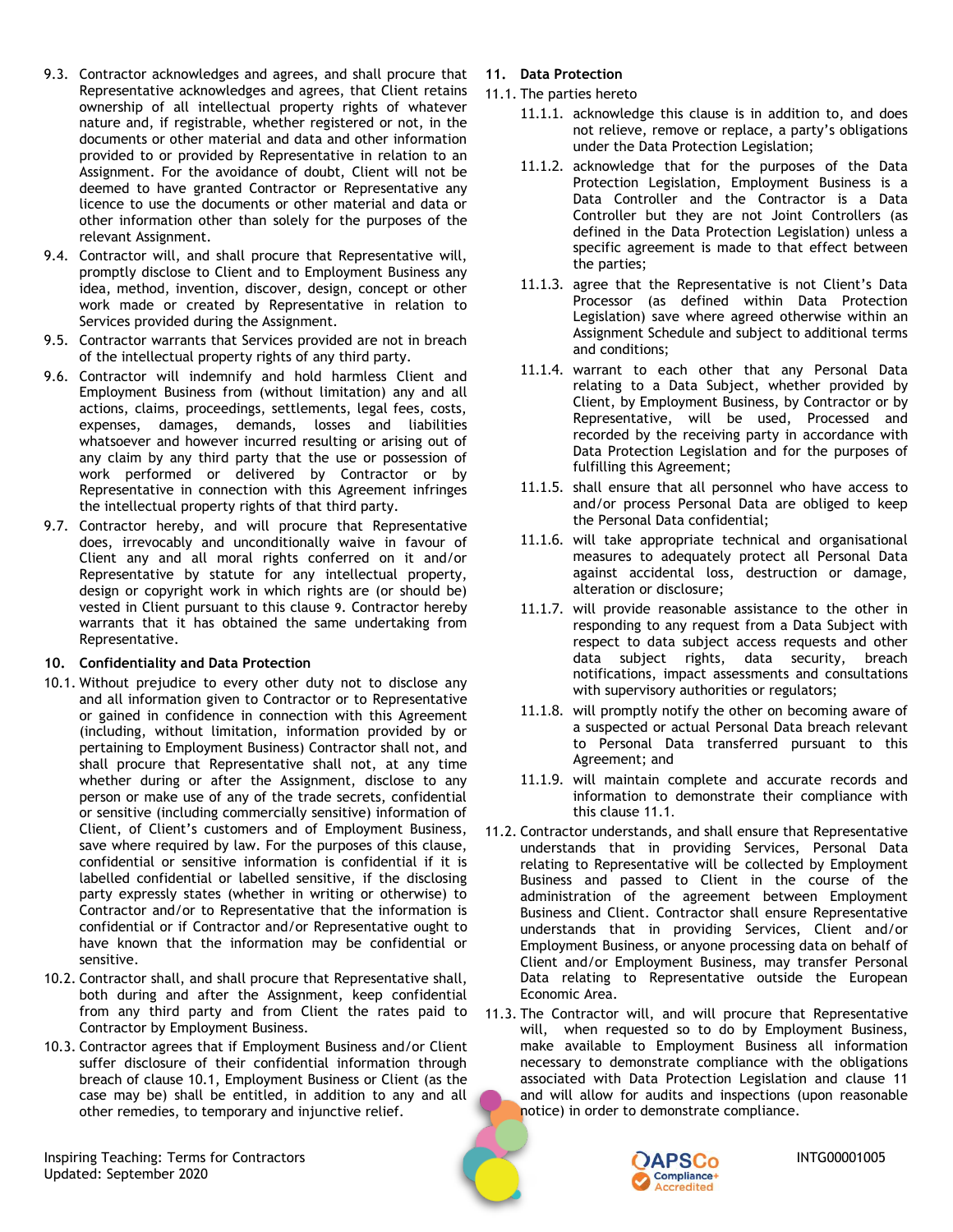- 11.4. Notwithstanding clauses [11.1.7](#page-5-5) and [11.1.8,](#page-5-6) in the event of a suspected or actual Personal Data Breach, Contractor will promptly (at its own expense) provide such information, assistance and cooperation and do such things as Employment Business may request to -
	- 11.4.1. investigate and defend any claim or regulatory investigation;
	- 11.4.2. mitigate, remedy and/or rectify such breach; and
	- 11.4.3. prevent future breaches.
- 11.5. Contractor will not, and will procure that Representative will not, release or publish any filing, communication, notice, press release or report concerning any Personal Data Breach without the prior written approval of Employment Business.
- 11.6. Contractor understands, and shall ensure that Representative understands, that in providing Services Personal Data may be Processed in order to comply with Employment Business's and Client's or associated employment intermediaries' legal obligations, including reporting Assignment details to HMRC. Contractor warrants that Representative is aware of such Processing (including any such transfer) on the understanding that any Personal Data is processed fairly and lawfully in accordance with the Data Protection Legislation. Contractor acknowledges, and shall ensure Representative acknowledges, that information provided in relation to clauses [5.10](#page-3-0) and [5.11](#page-3-1) may be disclosed by Employment Business to a third party specifically for the purposes of complying with statutory legislation.

#### **12. Relationship between Employment Business, Contractor, Representative and Client**

- 12.1. This Agreement, or any Assignment hereunder, is not intended by the Parties to constitute or give rise to a contract of service or an employment contract.
- 12.2. Employment Business will not charge Contractor or Representative for work-finding services.
- <span id="page-6-0"></span>12.3. Upon the termination or expiry of this Agreement, howsoever arising, Employment Business will not be obliged to offer, and Contractor and Representative will not be obliged to accept, any further assignments, contracts, engagements, projects or request for services of any type whatsoever.
- <span id="page-6-3"></span>12.4. Contractor and Representative have no authority to act or contract on behalf of Employment Business or Client and will not, and shall procure that Representative will not, hold itself/himself/herself out as capable of doing so. Contractor will not, and shall procure that Representative will not, purport to bind Employment Business or Client in any way.
- 12.5. Contractor acknowledges to Employment Business that its services are supplied to Employment Business as an independent contractor and that accordingly the responsibility of complying with all statutory and legal requirements relating to Representative (including, without limitation, the correct payment of taxation and National Insurance Contributions) will fall upon and be discharged wholly and exclusively by Contractor (save where and only to the extent applicable under clause [7.2.](#page-3-3) If any person should seek to establish any liability or obligation upon Employment Business or upon Client on the grounds that Representative is an employee or worker (or should be treated as such for the purpose of employment rights, benefits and/or taxation) of Employment Business or of Client, Contractor agrees to indemnify and hold harmless Employment Business and/or Client and to keep Employment Business and/or Client, as the case may be, indemnified in respect of any such liability

Inspiring Teaching: Terms for Contractors **International Contractors** INTG00001005 Updated: September 2020

or obligation and any related (without limitation) costs, expenses, legal expenses, proceedings, settlements or other losses which Employment Business or Client incur.

- 12.6. Save as required by law, neither Contractor nor Representative will be entitled to receive from Employment Business or from Client, sickness pay, holiday pay, long service leave or any other similar entitlement.
- 12.7. In the event of the breach of clause [12.4](#page-6-3) above, any contract or agreement purportedly entered into by Contractor or Representative as an agent for either Employment Business or Client shall be deemed to have been made as if Contractor or Representative, as the case may be, acted and contracted as principal.
- <span id="page-6-1"></span>**13. Notices**
- 13.1. Save as stated within clause [8.6](#page-4-7) any notice required to be given under this Agreement shall be delivered by hand, sent by facsimile, e-mail or prepaid first class post to the recipient at its fax number or address specified in this Agreement.
- 13.2. Notices shall be deemed to have been given and served,
	- 13.2.1. if delivered by hand, at the time of delivery if delivered before 5.00pm on a business day or in any other case at 10.00am on the next business day after the day of delivery; or
	- 13.2.2. if sent by facsimile or e-mail, at the time of despatch if despatched on a business day before 5.00 p.m. or in any other case at 10.00 a.m. on the next business day after the day of despatch, unless the transmission report indicates a faulty or incomplete transmission or, within the relevant business day, the recipient informs the sender that the facsimile or e-mail message was received in an incomplete or illegible form;
- 13.3. Contractor agrees that notices may be sent by or provided to Representative for or on behalf of Contractor.
- **14. Liability**
- <span id="page-6-2"></span>14.1. Contractor agrees to indemnify and hold harmless Employment Business and Client in full from and against any and all, actions, claims, demands, proceedings, judgements, damages, losses (including indirect or consequential), liabilities, costs, charges and expenses (including legal fees), settlements, fines, interest and penalties of whatever nature and in whatever jurisdiction, which may be instituted, made or alleged against, or suffered or incurred by Employment Business or by Client, arising from or in connection with –
	- 14.1.1. any breach of Contractor's or Representative's obligations under this Agreement;
	- 14.1.2. any deliberate or negligent act or omission of Contractor and/or of Representative;
	- 14.1.3. any assignee or sub-contractor to whom Contractor assigns or sub-contracts the performance of Services (where permitted by Employment Business in writing);
	- 14.1.4. the loss or destruction of or damage to any property of Client which is caused by Contractor/Representative;
	- 14.1.5. death of or personal injury to any person caused by Contractor/Representative in connection with any Assignment (except, for the avoidance of any doubt, to the extent that this is caused by negligence of Employment Business or Client);

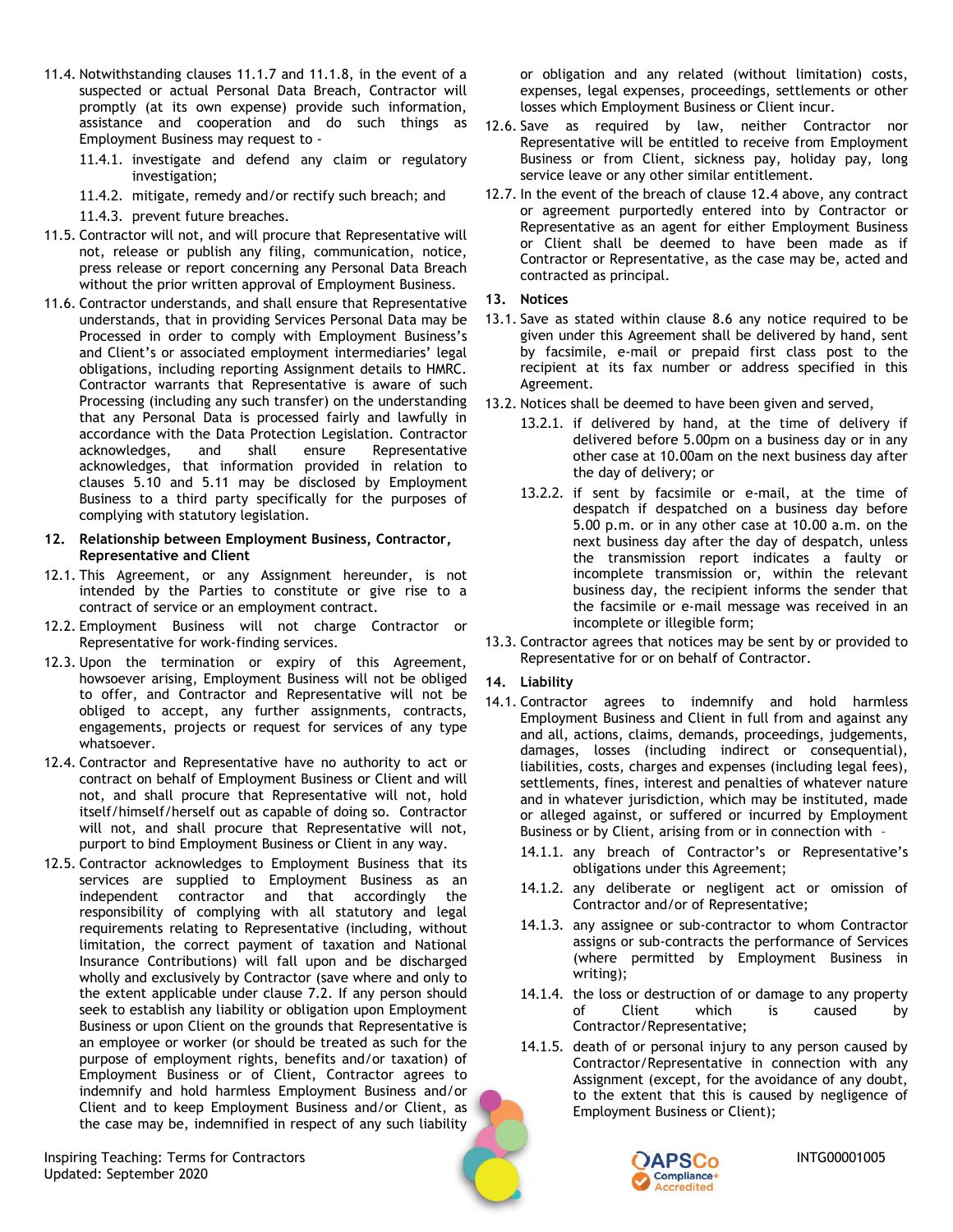- 14.1.6. any claim or allegation by Representative regarding the termination or expiry of any Assignment of Representative;
- 14.1.7. any claim or allegation that Representative is an employee of Employment Business or of Client;
- 14.1.8. any claim or demand, howsoever arising, against Employment Business or Client for income tax and/or employee's and/or employer's National insurance contributions relating to any Representative including claims arising out of Off-Payroll; or
- 14.1.9. any claim against Employment Business or Client arising out of any act or omission of any Representative including (without limitation) any act of discrimination.
- 14.2. Where Contractor or Representative is in breach of this Agreement which results in Client terminating the agreement between Employment Business and Client or terminating the Assignment, Contractor agrees, without prejudice to any other remedy of Employment Business, to indemnify Employment Business for any loss of Employment Business's fee that would have been charged to Client relating to the remaining period of the Assignment.
- <span id="page-7-0"></span>14.3. Contractor shall ensure and maintain the provision of adequate Employers Liability insurance (where legally required) Public Liability insurance, Professional Indemnity insurance and any other suitable policies of insurance in respect of Contractor, Representative, the provision of Services and any and all indemnities relating thereto within this Agreement. Upon request, Contractor shall make a copy of the policy available to Employment Business. In addition to this clause [14.3,](#page-7-0) Employment Business may specify in the Assignment Schedule the level of insurance cover and any additional insurance Contractor shall maintain.
- <span id="page-7-1"></span>14.4. Without prejudice to any other rights and/or remedies Employment Business has within this Agreement or at law, Contractor is liable for any defects or deficiencies arising in relation to Services performed by Representative in the course of the Assignment and will, where requested, rectify at its own cost and in its own time such defects or deficiencies as may be capable of remedy within the period required by Client or, where no such specific period is required in the event then within a reasonable period of time from such request.
- 14.5. Except where stated otherwise within this Agreement and save as required by law, neither party shall be liable to the other for any indirect or consequential losses, howsoever arising, in connection with this Agreement.
- 14.6. Save as required by law, Employment Business will not be liable to Contractor or Representative for any loss, expense, damage or delay howsoever arising (whether directly or indirectly) in connection with this Agreement, save where expressly stated otherwise within this Agreement.

#### <span id="page-7-2"></span>**15. Contract Renewal**

<span id="page-7-4"></span>15.1. This Agreement and the duration of the Assignment may be extended by mutual agreement by the Parties signing a further Assignment Schedule.

- 15.2. Notwithstanding clause [15.1](#page-7-4) above, if Representative supplied under this Agreement continue to perform Services or any other services for Client at the express request of Employment Business beyond the End of Assignment date set out within the applicable Assignment Schedule, then this Agreement shall be deemed to be extended for an additional period until such time as such further Assignment Schedule is signed or further agreement is entered into between the Parties ("the Deemed Period").
- <span id="page-7-6"></span>15.3. The terms and conditions contained herein shall be deemed to apply in respect of any Services or other services provided by Contractor or Representative during the Deemed Period, except as stated in clause [15.4](#page-7-5) below.
- <span id="page-7-5"></span>15.4. In addition to the rights of the Parties in connection with clause [15.3](#page-7-6) above, Employment Business may terminate the Deemed Period with immediate effect and any notice period detailed in the relevant Assignment Schedule shall not apply.

#### <span id="page-7-3"></span>**16. General**

- 16.1. Any failure by Employment Business to enforce at any particular time any one or more of its rights under this Agreement shall not be deemed a waiver of such rights or of the right to enforce this Agreement subsequently.
- 16.2. If any provision, clause or part-clause of this Agreement is held to be invalid, void, illegal or otherwise unenforceable by any judicial body, the remaining provisions of this Agreement shall remain in full force and effect to the extent permitted by law.
- <span id="page-7-7"></span>16.3. Save as provided in this clause [16.3,](#page-7-7) no provision of this Agreement shall be enforceable by any person who is not a party to it pursuant to the Contract (Rights of Third Parties) Act 1999 ("the Act"). This does not, however, affect any right or remedy of a third party that exists or is available independently of the Act. Client named on the Assignment Schedule will have the benefit of the provisions and the indemnities within this Agreement where stated within the clauses in this Agreement. Notwithstanding that any term of this Agreement may be or become enforceable by a person who is not a party to it, the terms of this Agreement may be varied, amended or modified without the consent of any such third party.
- 16.4. For the purposes of this Agreement, Employment Business is acting as an employment business as defined within the Conduct Regulations; save where a permanent placement results, in which case Employment Business will be acting as an employment agency as defined within the Conduct Regulations.
- 16.5. If there is a conflict between these terms and conditions and the Assignment Schedule, these terms and conditions will take precedence save where expressly provided for within these terms and conditions or where additional terms/conditions or variations are expressly stated within the Assignment Schedule.
- 16.6. The parties agree that AWR, Conduct Regulations and Off-Payroll are not inter dependent and their applicability to Assignment does not determine supervision, direction or control by Client.



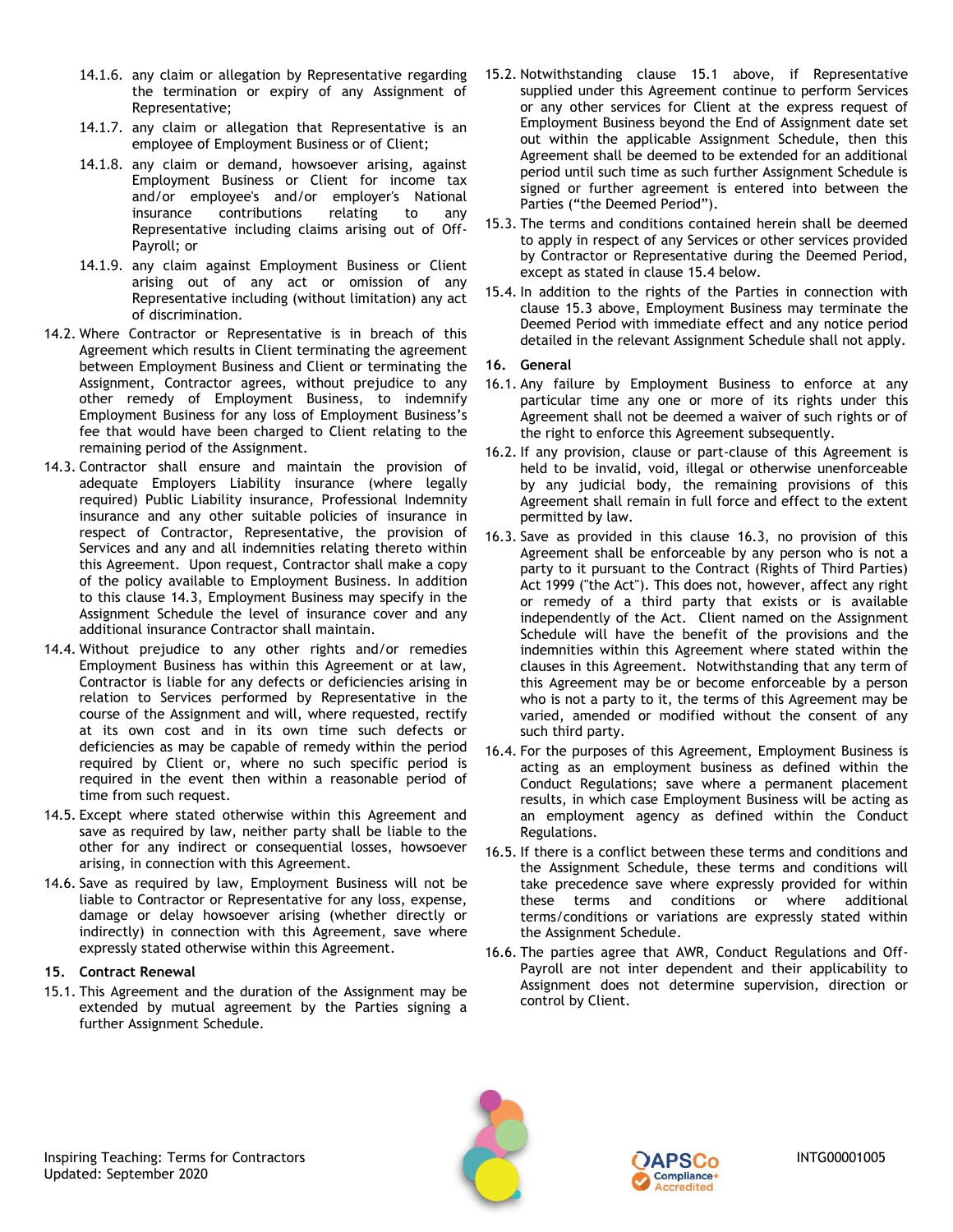- 16.7. Contractor shall comply with all applicable laws, statutes, regulations, codes and guidance relating to anti-bribery and anti-corruption (Anti Bribery Laws) which includes (without limitation) compliance with the Bribery Act 2010. Contractor will not, and will procure that Representative will not, offer, give or agree to give to any employee or representative of Employment Business or of Client or of any third party any gift, personal financial incentive or other consideration that could act or reasonably be perceived to act as an inducement or a reward for any act or failure to act connected to the performance of this Agreement and the arrangement of Assignment.
- 16.8. Contractor shall comply with all applicable anti-slavery and human trafficking laws and regulations including the Modern Slavery Act 2015.

# <span id="page-8-0"></span>**17. Governing Law and Jurisdiction**

17.1. This Agreement shall be construed in accordance with the laws of England and Wales and all disputes, claims or proceedings between the parties relating to the validity, construction or performance of this Agreement shall be subject to the exclusive jurisdiction of the courts of England and Wales.